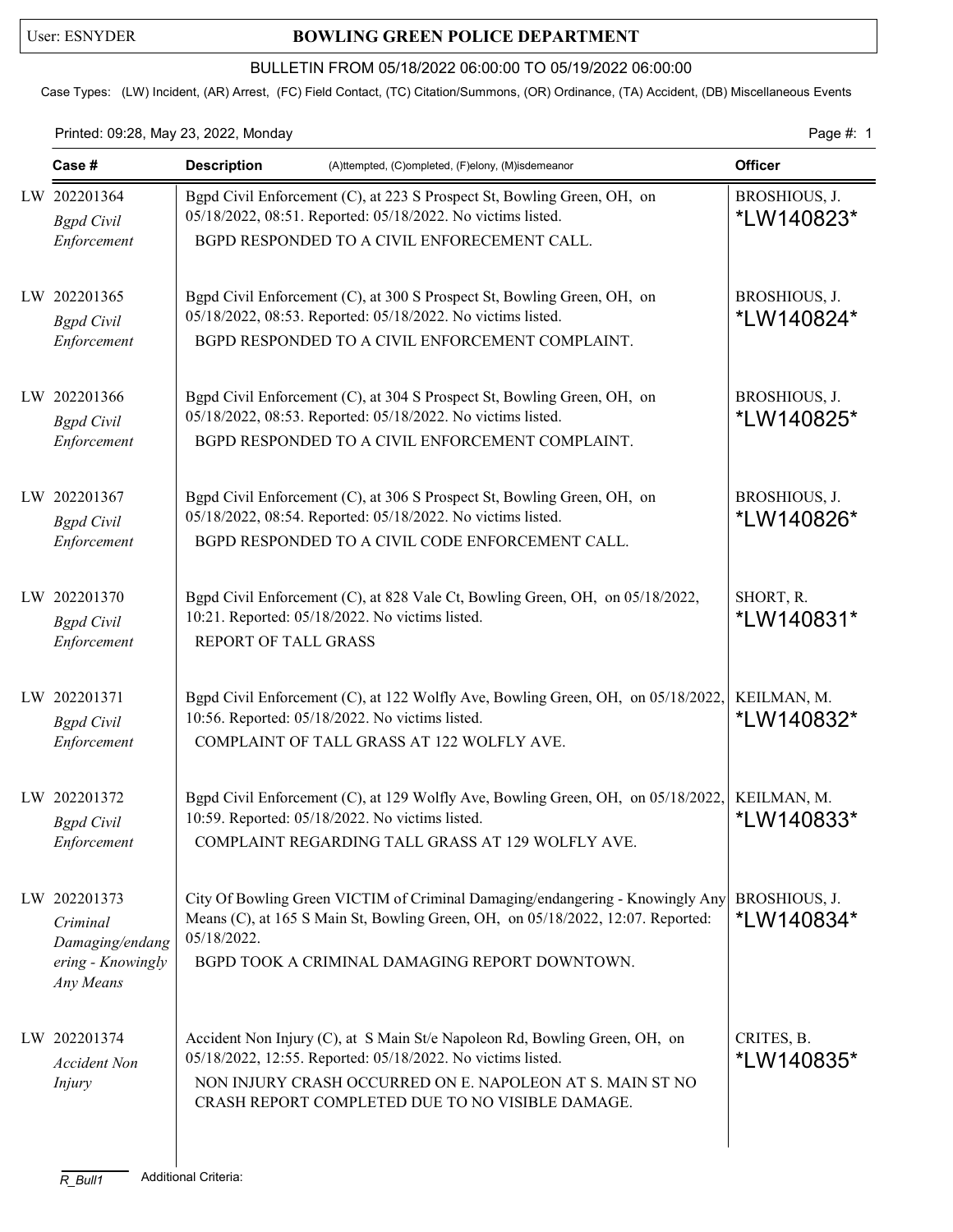Bulletin From 05/18/2022 06:00:00 To 05/19/2022 06:00:00 Page #: 2

|    | Case #                        | <b>Description</b><br>(A)ttempted, (C)ompleted, (F)elony, (M)isdemeanor            | <b>Officer</b>          |  |  |
|----|-------------------------------|------------------------------------------------------------------------------------|-------------------------|--|--|
|    | LW 202201375                  | Suspicious Incident (C), at 326 W Merry Ave, Bowling Green, OH, on 05/18/2022,     | KEILMAN, M.             |  |  |
|    | Suspicious Incident           | 13:43. Reported: 05/18/2022. No victims listed.                                    | *LW140837*              |  |  |
|    |                               | SUSPICIOUS INCIDENT IN THE 300 BLOCK OF W. MERRY ST.                               |                         |  |  |
| LW | 202201376                     | Society VICTIM of Criminal Trespass - Land Premises Of Another (C), at 249 Varsity | CLINGENPEEL,            |  |  |
|    | Criminal Trespass             | Sq, Bowling Green, OH, on 05/18/2022, 19:08. Reported: 05/18/2022.                 | *LW140841*              |  |  |
|    | - Land Premises Of<br>Another | BGPD RESPONDED TO BGPD FOR A CRIMINAL TRESPASS INCIDENT.                           |                         |  |  |
|    |                               |                                                                                    |                         |  |  |
| LW | 202201377                     | Purifie, Kendra L. (W F, 48) VICTIM of Assault - Knowingly Harm Victim (C), at     | LEMKE, T.<br>*LW140844* |  |  |
|    | $Assault$ -                   | 515 E Gypsy Lane Rd, Bowling Green, OH, on 05/19/2022, 02:28. Reported:            |                         |  |  |
|    | <b>Knowingly Harm</b>         | $05/19/2022$ .                                                                     |                         |  |  |
|    | Victim                        | BGPD RESPONDED TO 515 E. GYPSY LANE ROAD FOR A REPORT OF A<br>PHYSICAL FIGHT.      |                         |  |  |
|    |                               |                                                                                    |                         |  |  |
|    |                               |                                                                                    |                         |  |  |
|    |                               |                                                                                    |                         |  |  |